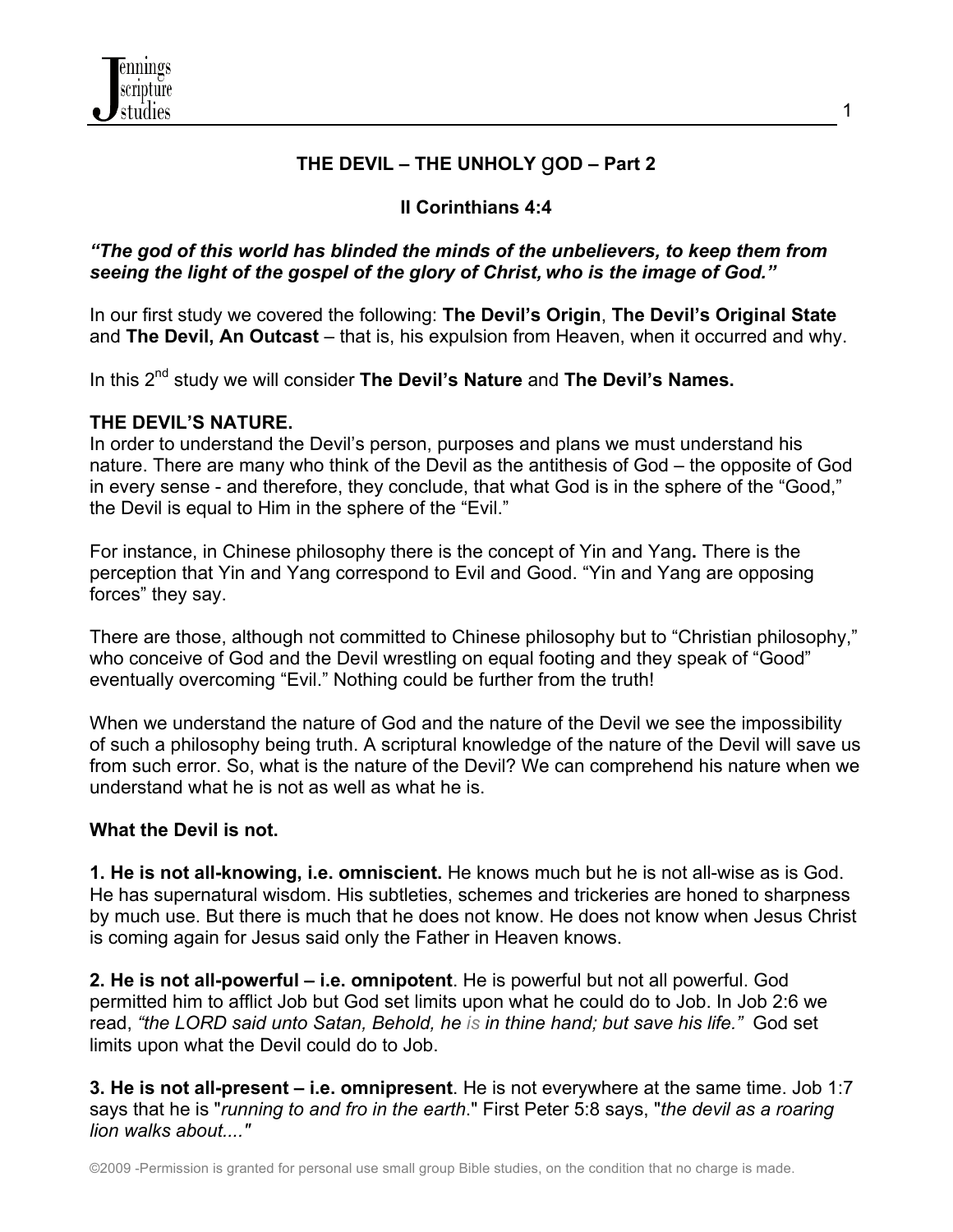

- Evidently at times he can move from place to place with great speed but he can be in only one place at a time.
- His domain is restricted by God.
- He operates only by God's permission.
- He is a defeated foe awaiting his sentence to be carried out by God.

God and the Devil are not in an age-long struggle for supremacy! God alone is sovereign! Do not

forget that God cast the Devil out of heaven!

#### **What the Devil is.**

The fundamental moral description of the Devil or Satan, is given by our Lord Jesus when He described him as the *"evil one*." In Matthew 13 in the parable of the Sower, the Seed and the Soil, Jesus said, *"When anyone hears the word of the kingdom and does not understand it, the evil one comes and snatches away what has been sown in his heart."* (Matt. 13:19)

Also, Matthew 13:38 identifies the *"evil one"* as the Devil: *"The field is the world, and the good seed is the sons of the kingdom. The weeds are the sons of the evil one, and the enemy who sowed them is the devil."*

Compare the *"evil one"* with the "*Holy One"* and the nature of the Devil is obvious. Repeatedly God is called "*The Holy One*" or "*the Holy One of Israel*" as in Psalm 71:22 - *"I will also praise you with the harp for your faithfulness, O my God; I will sing praises to you with the lyre, O Holy One of Israel."*

#### **THE DEVIL'S NAMES AND TITLES.**

The Devil is called by many names and titles. His various names and titles should help us to understand better his sinister ways and workings.

#### **A. His Names.**

- **Lucifer.** His original name was Lucifer: "*"How you are fallen from heaven, O Lucifer, son of the morning!"* (Isaiah 14:12) "Lucifer" in the Hebrew means "Day Star."
- **Devil.** The name occurs 61 times in the Bible. The name "Devil" means "slanderer" or "false accuser." He slandered God to Adam and Eve in Eden; he slandered Job before God. Slander is still one of his most potent and universal weapons and he is never more pleased than when he can encourage Christians to use slander against other Christians!
- **Satan.** The name "Satan" occurs 56 times in the Bible. "Satan" means "adversary" or "opposer." He not only opposes God but he opposes all who are God's children.

#### **B. His Titles.**

Other terms for the same being are descriptive titles. He is described by at least 40 different titles in the Bible. He also has many aliases. These reveal his character as the most corrupt and corrupting person in the universe. Principal among them are: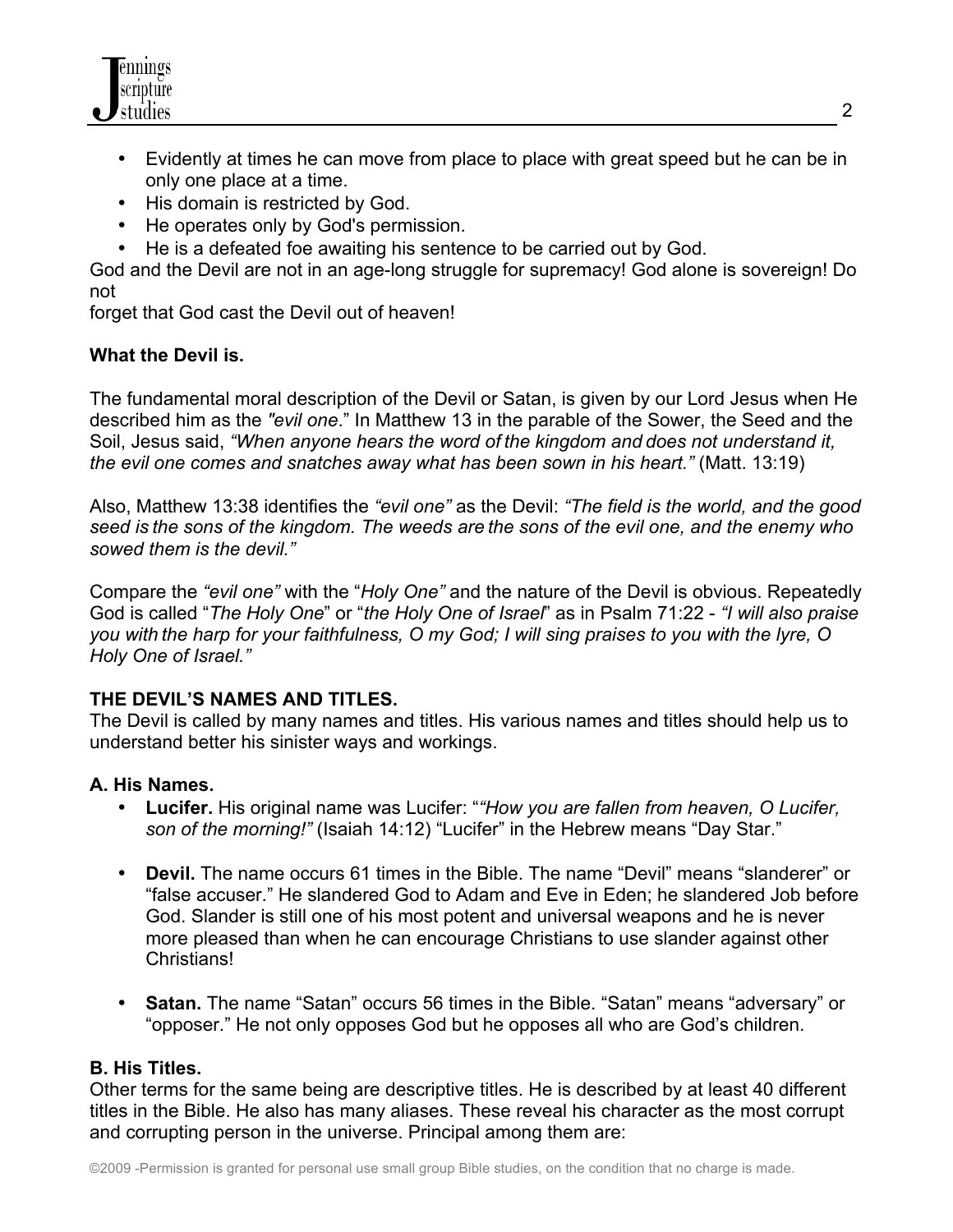

### • **Abaddon and Apollyon.**

Rev. 9:11 – *"And they had as king over them the angel of the bottomless pit, whose name in Hebrew is Abaddon, but in Greek he has the name Apollyon."*

### • **Accuser.**

Rev. 12:10 – *"Now salvation, and strength, and the kingdom of our God, and the power of His Christ have come, for the accuser of our brethren, who accused them before our God day and night, has been cast down."* Jesus Christ is advocating for us before God; the Devil is accusing us before God.

### • **Adversary**.

1 Pet 5:8 – *"Be sober, be vigilant; because your adversary the devil walks about like a roaring lion, seeking whom he may devour."*

### • **Angel of light.**

II Cor. 11:14 – "*Satan himself transforms himself into an angel of light."*

### • **Antichrist.**

I John 2:18 – "Little children, it is the last hour; and as you have heard that the<sup>[c]</sup> *Antichrist is coming…."*

## • **Beast.**

Rev. 13:1, 4 – *"And I saw a beast rising up out of the sea, having seven heads and ten horns, and on his horns ten crowns, and on his heads a blasphemous name…… and they worshiped the beast, saying, "Who is like the beast? Who is able to make war with him?"*

#### • **Beelzebub.**

Matt. 12:24 – *"Now when the Pharisees heard it they said, "This fellow does not cast out demons except by Beelzebub, the ruler of the demons."* The Pharisees attributed Jesus' power over demons to His being in co-hoots with the Ruler of Demons.

#### • **Belial**.

2 Cor. 6:15 – *"And what accord has Christ with Belial?"* Belial means "worthlessness, unprofitableness, wickedness."

#### • **Dragon**.

Rev 12:7-9 – *"And war broke out in heaven: Michael and his angels fought with the dragon; and the dragon and his angels fought, but they did not prevail, nor was a place*  found for them in heaven any longer. So the great dragon was cast out, that serpent of *old, called the Devil and Satan, who deceives the whole world; he was cast to the earth, and his angels were cast out with him."* 

• **Enemy.**

Matt.13:39 – "*The enemy who sowed them is the devil…."*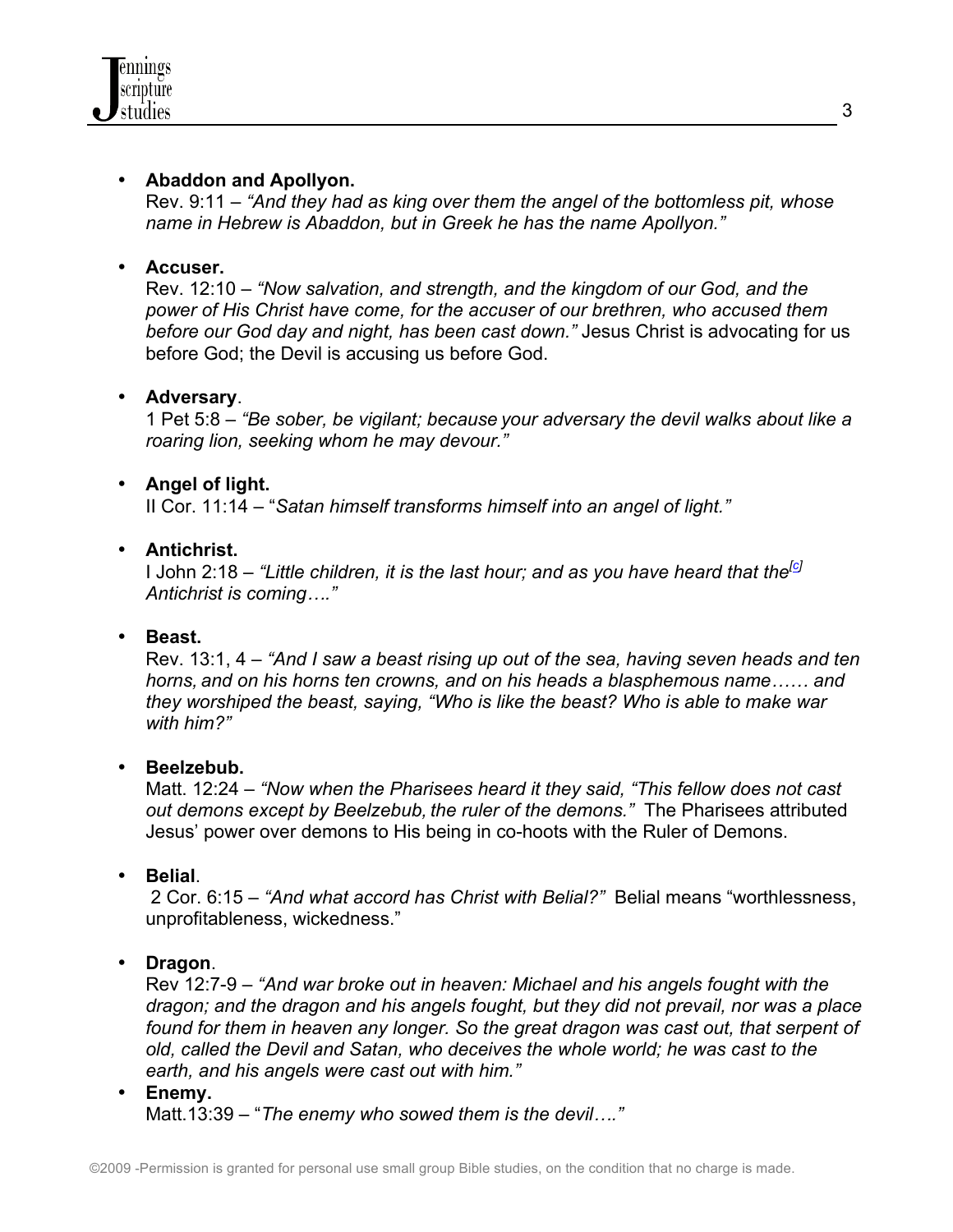### • **Evil One**.

Matthew 13:38 identifies the *"evil one"* as the Devil. (Also Matt. 13:19,38; 1 Jn 2:13,14; 3:12, and particularly 5:18);

# • **Liar and Father of Lies**.

John 8:44b – Jesus said, *"There is no truth in him. When he speaks a lie, he speaks from his own resources, for he is a liar and the father of it."* He hates truth, he misrepresents truth, falsifies truth, distorts truth, denies truth and seeks to destroy truth in every place and way that it is possible to do so.

## • **Murderer**.

John 8:44a – "*He was a murderer from the beginning….."* His murderous attacks upon the human family began with the first family when he aroused Cain to kill Abel. He has perpetuated and perpetrated murder ever since. He hates the image of God in mankind and by striking out at humans he, in his warped thinking, is striking out at God.

- **Prince of the power of the air.** Eph. 2:2 *"…..the prince of the power of the air, the spirit who now works in the sons of disobedience….."*
- **Roaring lion.** I Peter 5:8 *"Be sober, be vigilant; because<sup>[c]</sup> your adversary the devil walks about like a roaring lion…."*

## • **Ruler of this world.**

John 12:31 – *"Now is the judgment of this world; now the ruler of this world will be cast out."* In II Cor. 4:4 he is called "*the god of this world.*" This title indicates his domination of the world's system. He is determined to prevent the establishment of Christ's Kingdom on the earth. To this end he uses every evil method he can manufacture.

## • **Serpent.**

Rev. 20:2 – *"He laid hold of the dragon, that serpent of old, who is the Devil and Satan, and bound him for a thousand years…."*

## • **Sinner.**

1 John 3:8 – *"He who sins is of the devil, for the devil has sinned from the beginning."*

## • **Tempter**.

Matt. 4:1-3 - *"Then Jesus was led up by the Spirit into the wilderness to be tempted by the devil. And when He had fasted forty days and forty nights, afterward He was hungry. Now when the tempter came to Him, he said, "If You are the Son of God, command that these stones become bread."*

1 Thess. 3:5 – *"For this reason, when I could no longer endure it, I sent to know your faith, lest by some means the tempter had tempted you, and our labor might be in vain."*

## • **Wicked one.**